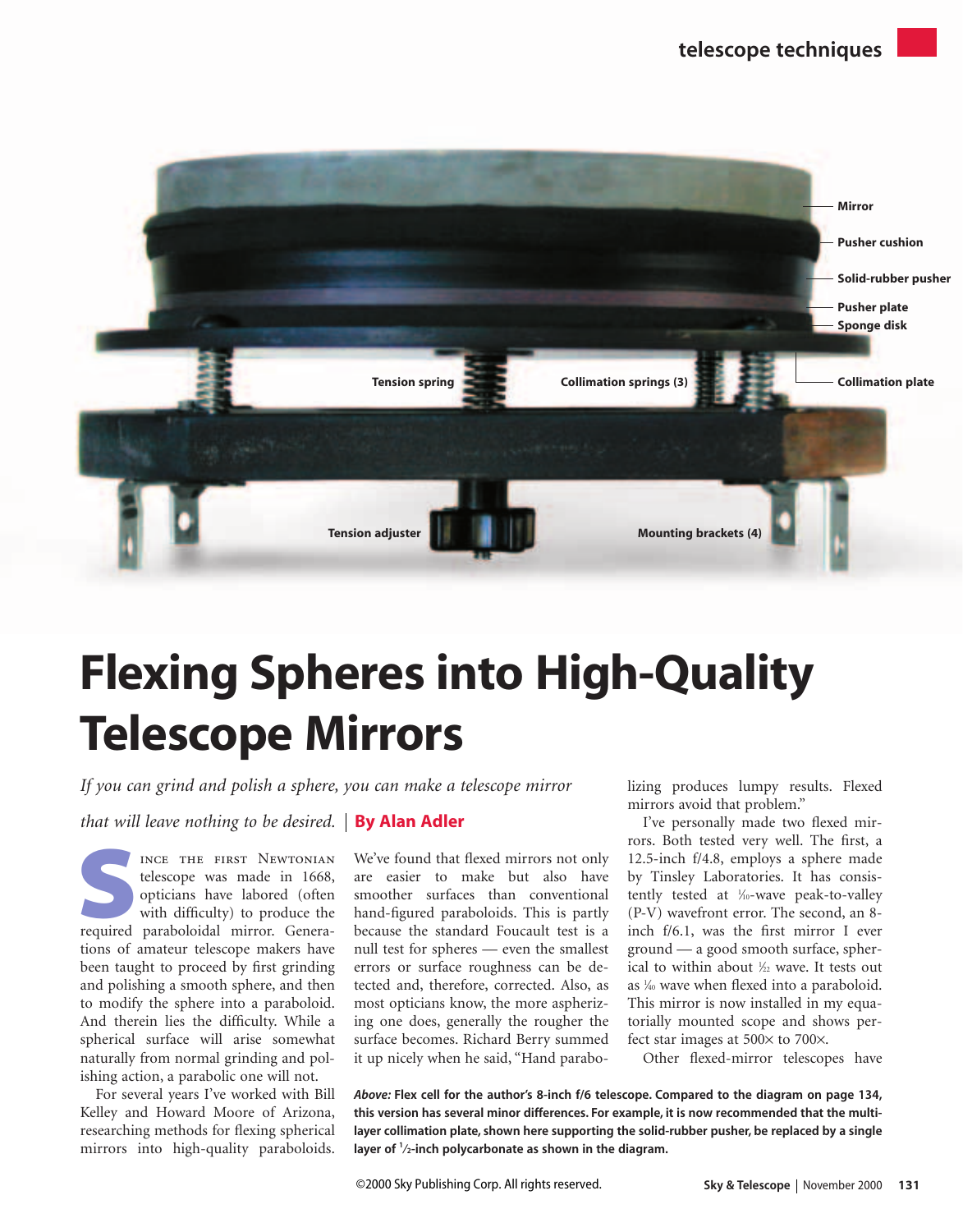been made by Bill Kelley (who did the pioneering work), Howard Moore, and *Sky & Telescope*'s Gary Seronik*.* We believe flexed mirrors offer such great potential that they will eventually become the first choice for high-quality reflecting telescopes.

#### **Flexed-mirror Origins**

Bill Kelley first wrote about flexing mirrors in the June 1992 issue of *Sky & Telescope* (page 684). Kelley's method was simple — he tensioned a steel stud glued to the center of the mirror back. I had read his article but my first "eyes-on" exposure was at the 1998 Riverside Telescope Maker's Conference (RTMC). I was on the awards committee, and we judged a 13-inch f/6 telescope built by Kim Hyatt of Salt Lake City, Utah, that had a flexed mirror. I was intrigued by the concept and returned to the scope that evening to view some double stars. In only fair seeing the images in his



**An overview of Adler's high-performance 8 inch f/6 Newtonian, which features a spherical primary mirror flexed into a superb paraboloid. Except where noted, all illustrations are courtesy the author.**



**Bill Kelley (left) and Alan Adler met early this year with** *S&T* **associate editor Gary Seronik at Kelley's Arizona home to discuss details of flex-mirror-cell designs. Adler's work builds upon Kelley's pioneering efforts, which first appeared in the June 1992 issue of** *Sky & Telescope***.**

flexed-mirror scope seemed about as sharp as those in a nearby scope of similar size that had a paraboloidal mirror made by a highly regarded custom maker.

> At the awards-committee meeting the next day I argued passionately that Kelley's concept was the most important development in telescope making since the invention of the Dobsonian mount. My colleagues didn't quite agree, but they did deem it worthy of an award. If I had known then what I know now about flexed mirrors, I would have argued even more passionately.

> Soon after RTMC I wrote a computer program to calculate the flexed-mirror shapes and ray-trace them. A major contribution came from Charles Steele, professor of mechanical engineering at Stanford University. He supplied an algorithm to analyze the flex of mirrors having variations in thickness that are a natural result of a spherical front combined with either a flat or curved back.

> My program revealed that Kelley's flex method deflected the center zones too deeply in order to pull the critical outer zones into the proper shape. I then substituted an annular puller ring in place of the original center-pull and the program showed about a fivefold improvement in image quality — a very exciting development. I subsequently improved the figure even more by using a wide, sponge-rubber puller. The rubber distributed the tension uniformly over a broad region of the mirror back and yielded a further fivefold improvement in the accuracy of

the mirror shape. By this time I was even more excited. The annular puller produced a 25-fold improvement in image quality over Kelley's original flex method.

#### **Image Evaluation**

My PC program, *Flex,* and instructions for use are available for downloading from the *Sky & Telescope* Web site at www.skypub.com/resources/software/ flex.html. This program will calculate the optimum puller dimensions, tension, and tolerances and display the resulting image quality and other data.

*Flex* computes the geometric spot ratio for telescope mirrors. This is the intensity-weighted spot diameter divided by the Airy-disk diameter. A spot ratio of 1.0 corresponds approximately to Rayleigh's criterion for a 1 ⁄4-wave "diffractionlimited" telescope. In excellent seeing, critical observers can see errors down to about half of the Rayleigh tolerance, which corresponds to a spot ratio of 0.5. Further reductions in error are probably not visually detectable.

Dividing the spot ratio by 4 gives a good estimate of the P-V wavefront error. But the spot ratio is really a better figure of merit than wavefront error in any event, minimizing one also minimizes the other. As is clear from the plot on page 133, the sphere with the annular puller has the potential to form exquisite star images at the telescope's focal plane. You needn't figure a perfect sphere either. Any smooth, zone-free curve that is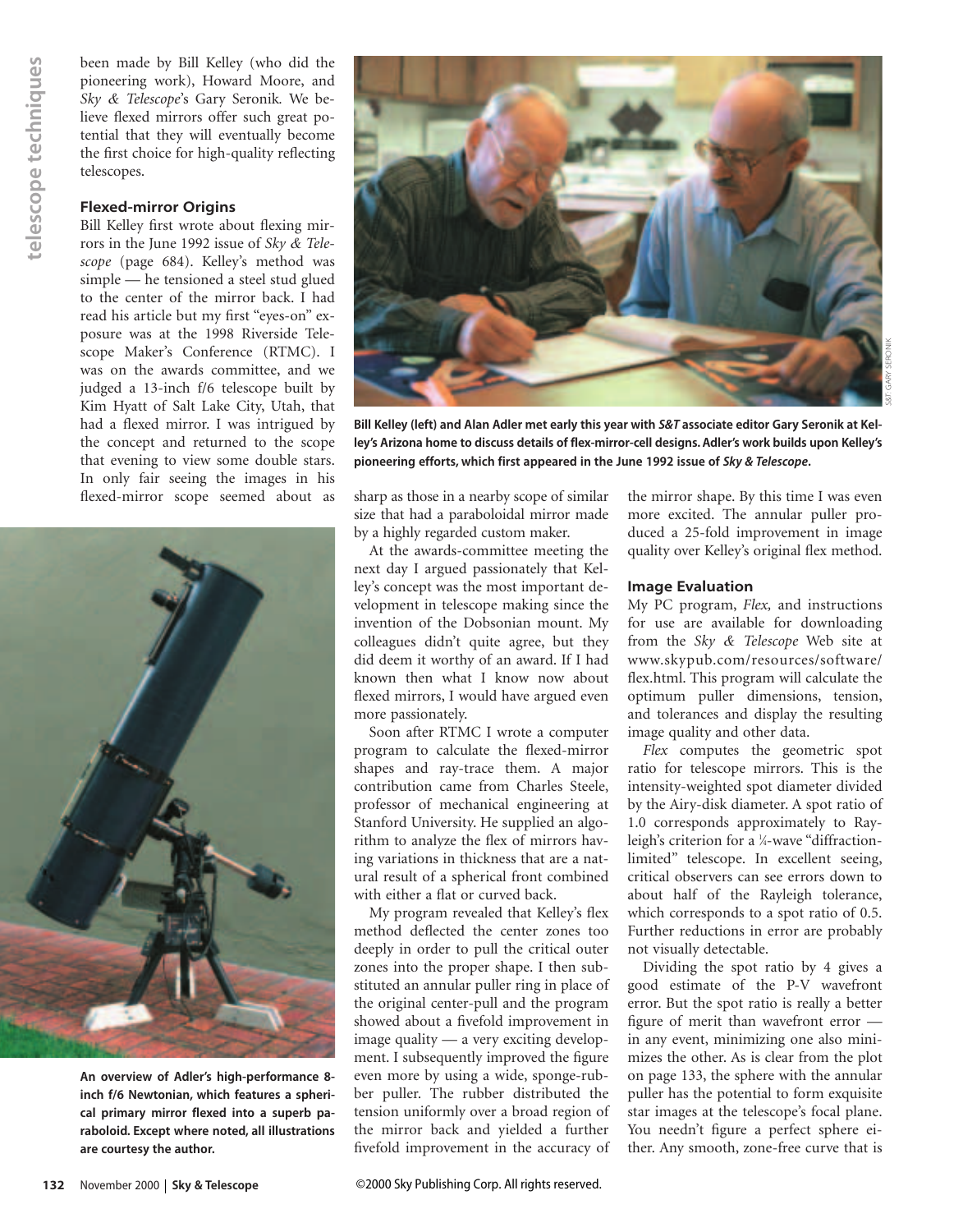

**This plot shows the deviations of rays converging at the focal plane of a 10-inch f/6 spherical mirror mounted three different ways. Note the high quality of the sphere with the annular pull. Mirrors made this way have the potential to surpass the best paraboloids achievable by skilled opticians.**

approximately spherical can flex into a good paraboloid. The preferred departure from a sphere would be deeper (toward a paraboloid). That would reduce total flex and thus reduce the chance of astigmatism. But I've even flexed an oblate mirror into a 1/<sub>17</sub>-wave paraboloid.

An interesting application for microflex methods would be to improve the figure of undercorrected commercial paraboloids. Undercorrection is very common, and just a slight amount of tension could produce great improvements. The flex cell also offers a good way to secure the mirror in your scope.

Many small or slow commercial mirrors are unparabolized spheres. This is particularly true for the ubiquitous imported 41 ⁄2-inch telescope mirrors that have substantially undercorrected figures even as perfect spheres. If they are reasonably smooth spheres, these mirrors can be easily flexed to create paraboloids of very high quality.

The biggest hurdle to clear with flexed-mirror designs is astigmatism. To avoid it, the mirror must have very uniform edge thickness. In other words, it must have very little *wedge*. The allowable wedge is proportional to the f/ratio cubed, so that longer f/ratios have much greater tolerance. For example, an f/4 mirror can tolerate only 0.0017 inch of wedge, while an f/8 mirror can have a maximum of 0.014 inch of wedge.

I found dewedging my 8-inch mirror to be surprisingly easy. It took about 40 minutes of accentuated pressure over the high side with 220 grit to take the wedge down to 0.0004 inch.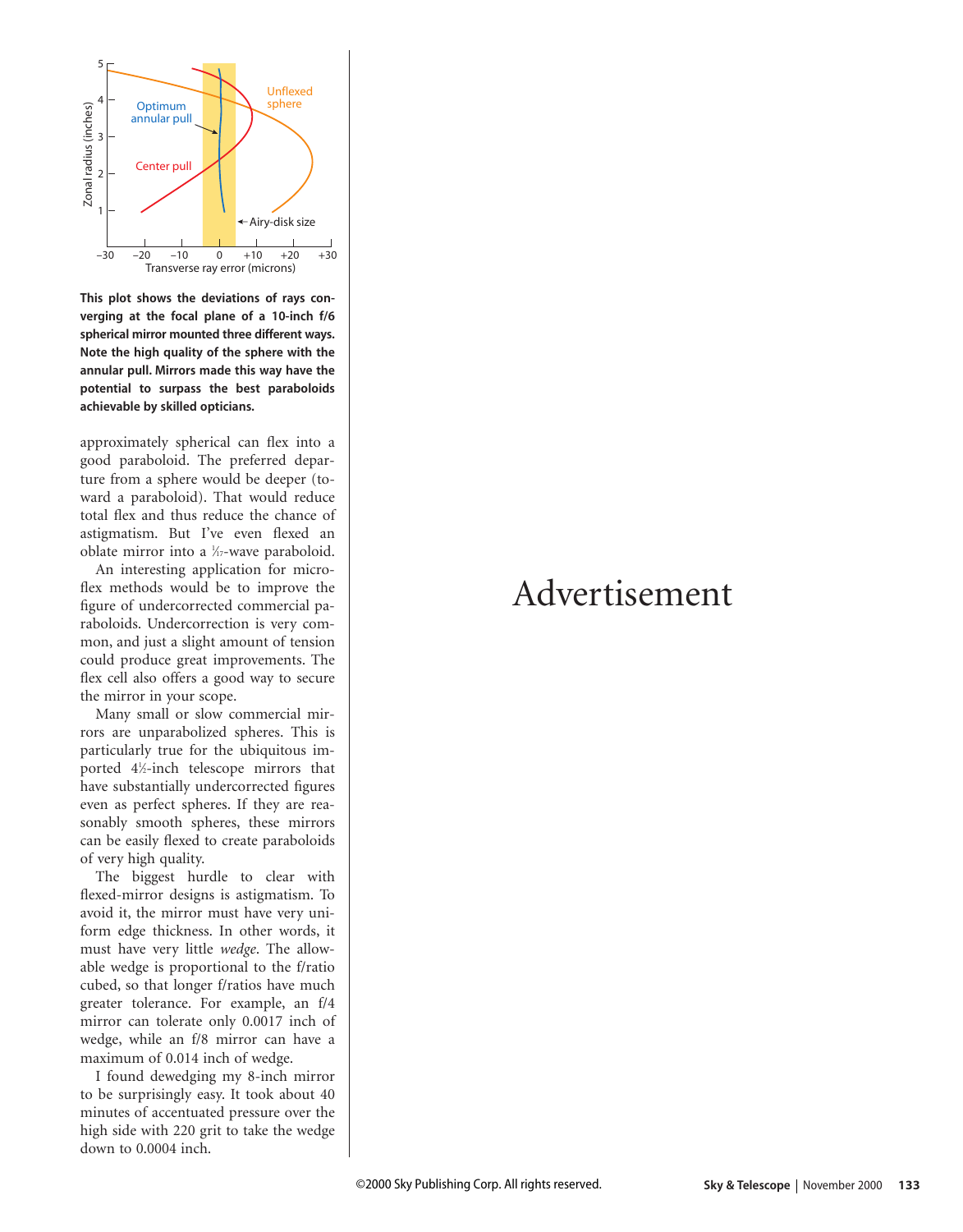#### **Design and Construction Details**

Look closely at the diagram at right. Designing your own flex cell is mainly an exercise in determining the dimensions of the various pieces. The cell is simple, but there are a number of important points to keep in mind.

First, a warning: Speed kills. When it comes to flexed paraboloids, fast mirrors are very demanding. I strongly recommend that your first project be f/6 or slower. Download *Flex* and play around with the various parameters. You will discover that short-focus mirrors not only require high puller tension but also have minuscule error budgets.

The simplest approach that will yield excellent results is to use an annular puller and a flat-backed mirror blank. The best thickness ratio for the mirror blank is about 1:10. This gives the best figure and a good balance between stability and ease of flex. The traditional ratio of 1:6 is fine for f/8 and slower but requires too much tension for faster mirrors.

To design an annular puller to match your mirror, you can run *Flex* or calculate the puller's inner and outer diameters with these formulas:

Puller inner diameter =  $(0.09 \times D^2)/(T \times f)$ ,

Puller outer diameter =  $D \times (0.97 - T/D)$ , where *D* is the mirror's diameter, *T* is its thickness, and *f* is its f/ratio.

For example, the puller for a 10-inchdiameter f/6 mirror with a blank thickness of 1.0 inch would have an inner diameter of 1.5 inches  $[(0.09 \times 10^2)/(1 \times 6)]$  and an outer diameter of 8.7 inches [10 ×  $(0.97 - 1/10)$ .

I recommend a perimeter pusher cushion 1 ⁄2 inch wide and a gap between the pusher and puller of <sup>1</sup> ⁄4 inch or more. This might mean that you need a puller outside diameter slightly smaller than what you calculated using the formulas above. If so, use the smaller diameter — the paraboloid will still be excellent.

The flex cell's coil spring stabilizes the tension and prevents major changes in figure due to creep in the sponge rubber. I recommend a spring that compresses between 1 ⁄2 and 1 inch at the desired tension. I've purchased all my springs from McMaster-Carr (562-692-5911, www.mcmaster. com). They have a large catalog **134 Existin and Construction**<br> **134 Existing and Construction**<br> **134** system determining the diagram<br>
of the various pieces. The complement of position of the various pieces in determining the<br>
Tirst, a warning: Speed



**After two years of research, the author arrived at this design for flexing spherical mirrors into precise paraboloids. The assembly also provides the necessary collimation adjustments. The holes for the collimation screws must be oversize to permit them to float without applying torque to the pusher. This is essential to avoid introducing astigmatism.**

of stock springs that generally cost less than \$5.

When it comes to the flex structure itself, all materials must be *isotropic* — they must have the same stiffness in all directions. Metal and unreinforced plastics are reasonably isotropic. Wood, plywood, and fabric-reinforced plastics are *not* isotropic and must be avoided. Medium density fiberboard (MDF), particleboard, and paper-phenolic are quasi-isotropic, and if the stress level is low, these materials should perform acceptably.

The flex cell for my 12.5-inch f/4.8 is made from MDF. With this or any other porous material it's recommended that you first paint the bond surfaces to avoid excessive absorption of the adhesive (discussed later) and possible adhesive de-



**The author's software,** *Flex***, allows users to investigate the performance of a given flexed mirror and calculates the recommended dimensions for the various flex-cell components. Shown here is the output for Adler's 8-inch f/6 mirror.**

pletion in the bond line. Painting all surfaces also reduces moisture absorption and reduces the chances of warping.

Despite my own success with MDF, others have found that their flex cells produced astigmatic images. For this reason I recommend that you make your cell from aluminum and/or polycarbonate plastic. I used both for my 8-inch, and not only was the cell easier to make but the resulting mirror is completely astigmatism free. Polycarbonate is the best choice of plastics. It is isotropic, widely available, free from creep (long-term deformation), and it resists cracking.

A lathe or a router provides the easiest way to make the parts very round. If neither is available, use a saber saw or band saw and cut the best circle you can. Small

> bumps or notches in the circles will not affect the figure of the flexed mirror, but large variations creating ellipses or egg-shaped parts will cause astigmatism.

> The rubber used for the pusher and puller must have uniform thickness and density. The puller rubber must also be suitable for adhesive bonding. I tested sponge, solid rubbers, and adhesives by bonding them between metal blocks and measuring the force required to pull them apart. Many of the sponge materials I tested had treated surfaces that did not bond well. My best results were with Neoprene/EPDM/ SBR sponge rubber, a <sup>1</sup>/<sub>2</sub>-inchthick, firm grade, 42-inch-wide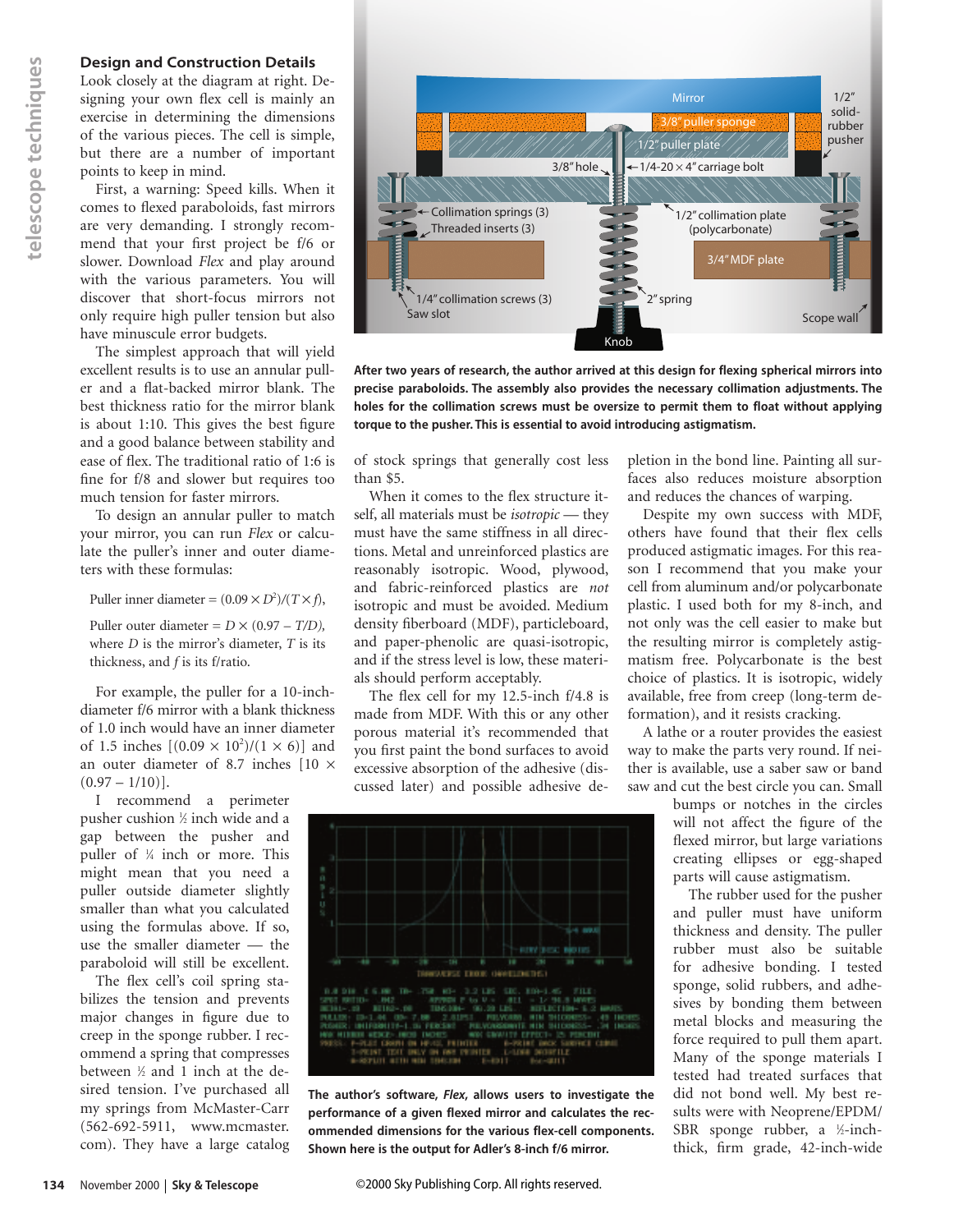sheet, McMaster-Carr part number 8647K46. The sheets are overly wide but, fortunately, this material is sold by the foot. One foot is enough for any telescope smaller than 12 inches in aperture.

For the lower half of the pusher sidewalls I recommend solid rubber instead of sponge. Use high-grade Neoprene rubber, 1⁄2-inch thick, 40A durometer, 12 inch-square sheet, with McMaster-Carr part number 8568K517. The upper half of the pusher must be sponge rubber.

To glue the various pieces together it's best to use an adhesive that cures to a semiflexible state. It is also important that the cure rate be slow enough to allow for even spreading. I evaluated many adhesives, and to date the only acceptable one I've found is 3M Scotch-Weld Urethane Adhesive 3549 (3M Corporation, 800-362-3550). This is a two-part adhesive, which is absolutely essential to ensure that it completely cures in the center of the bonded area.

Before you glue the pieces together, the surfaces should be properly prepared. The adhesive must bond fully across all contact surfaces. I could easily write an entire article on surface preparation for adhesive bonding, but suffice it to say that you want to be sure your bond surface doesn't come into contact with oils, waxes, soaps, or anything slippery.

Begin by lightly sanding the rubber or plastic surfaces prior to bonding and brush away the sanding dust. A small amount of leftover dust is okay since it will be absorbed into the adhesive layer like a particulate filler. Next, clean the glass and metal surfaces with acetone. Make sure your rag or paper towel is very clean and oil free. Do not touch the prepared surfaces with your bare skin. Now you're ready to begin building the flex cell.

#### **Some Assembly Required**

The first step is to glue the sponge to the puller plate. Cut the sponge diameter about 1 1⁄2 inches oversize *without* a hole in the center. Mix more glue than you think you need. The suggested bead length is about the diameter of the piece squared, divided by 6. For example, an 8-inch-diameter piece would need a bead length of 8 squared divided by 6, or about 10 inches long for each of the two adhesive parts. Mix the glue thoroughly and spread it very uniformly on both surfaces with a toothed-edge glue spreader. Next, put the sponge disk (glue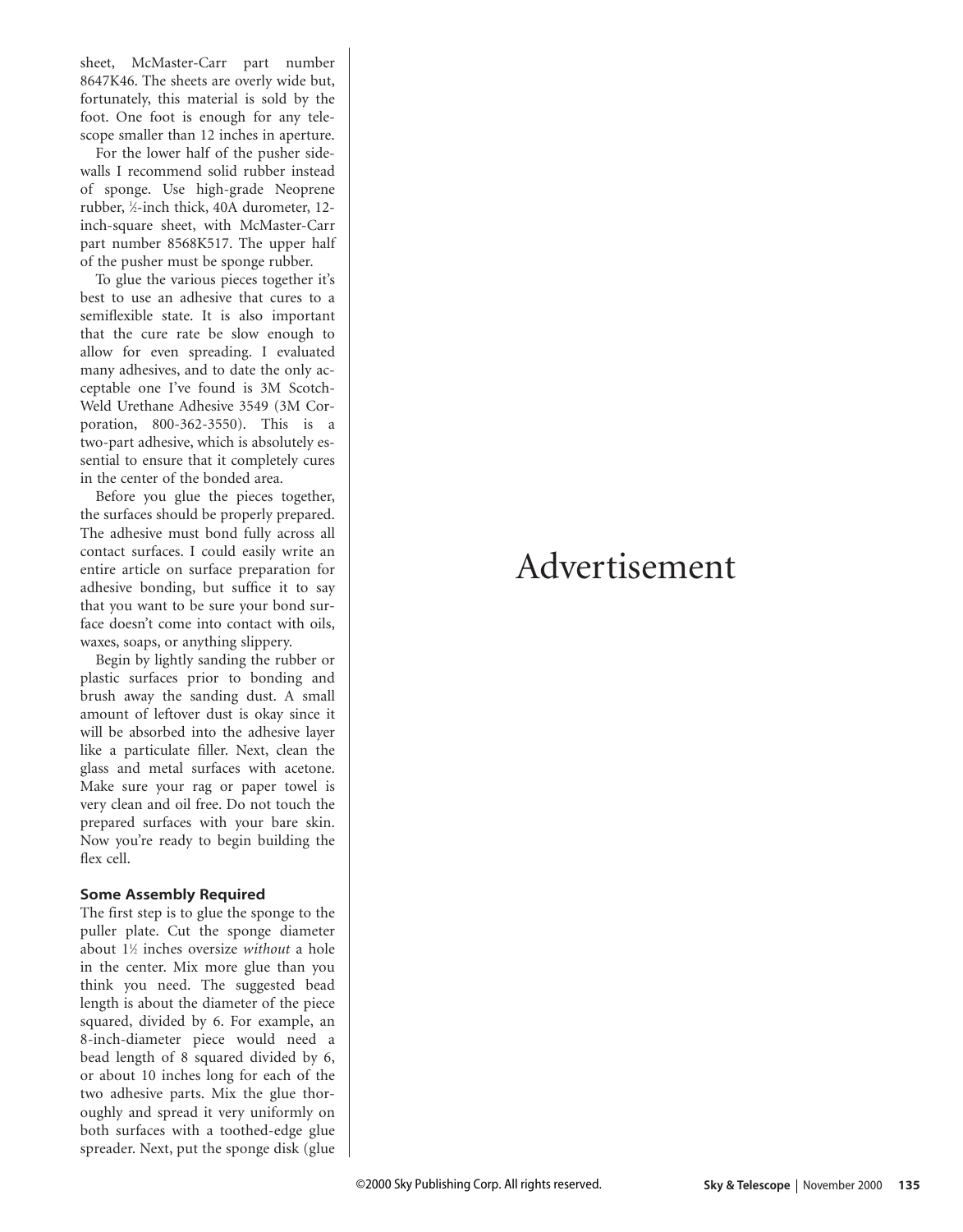

side up!) on a flat surface and the puller plate on top and pile about 20 pounds of weight on it. The weight should be well centered to avoid wedging the glue line. The puller plate will begin floating sideways. By taping three sticks to the sponge to capture the puller plate, you

**Unlike conventional telescope mirrors, the glass blanks used for flexed mirrors must be relatively free of wedge — variations in the uniformity of edge thickness. This simple wedge tester, built by Kelley, uses a \$10 dial gauge to measure a mirror blank that is supported at three points and butted up against a pair of posts. Rotate the mirror 30**° **between readings.**

can prevent this lateral drift.

A bead of glue should soon appear all around the edge. An important characteristic of this adhesive is that it sets slowly, allowing time for it to ooze out and form a uniform layer. If you don't see the bead appear within five minutes around the full circumference of the puller plate, you don't have enough glue. Pull the pieces apart and add more. Let the parts set overnight.

Once the glue has completely cured, use a razor blade to trim the edge of the sponge flush and square with the outside diameter of the puller plate. Finish the job with 100-grit sandpaper on a small

block. The rubber should be square with the edge of the puller and perfectly round where it bonds to the mirror. Roundness is essential to avoid astigmatism. If the edge gets slightly out of square, sand around the full circumference at a uniform angle — just make sure the face that will be glued to the mirror is perfectly round and concentric with the puller plate.

Drill out the center of the sponge, using the hole in the center of the puller plate as a guide. Make a cardboard template and mark the specified inside diameter of the puller (a white ballpoint pen is handy for this). Cut through the

### Some Alternative Ways to Flex a Mirror

Ithough the flex design discussed in the main article provides the simplest way to achieve high-quality results, there are several different ways to microflex a mirror.

#### **Center Pull with Flat Back**

This is Bill Kelley's original concept. For small mirrors or large f/ratios it's quite good; however, as the table at right indicates, it is not recommended for large and/or fast mirrors.

#### **Annular Pull with Flat Back**

This is the method described in the main article and is the best choice for amateur telescope makers. It gives excellent images with mirrors up to about 20 inches in diameter.

#### **Full-Diameter Pull with Convex Spherical Back**

Convex back curvature further improves the image quality. For moderate-size mirrors the improvement is beyond visual detectability. But with large and/or very fast mirrors, convex backs are very desirable. The best radius of back curvature is approximately equal to the front-surface radius. With convex backs it's



|    | <b>Spot Ratios for Three Flex Methods</b> |                 |                            |                                    |                                           |  |
|----|-------------------------------------------|-----------------|----------------------------|------------------------------------|-------------------------------------------|--|
|    | Diameter <sup>†</sup>                     | <b>F</b> /ratio | Center pull<br>(flat back) | <b>Annular pull</b><br>(flat back) | <b>Full-diam.pull</b><br>(spherical back) |  |
|    | 6                                         | 8               | 0.30                       | 0.005                              | 0.004                                     |  |
|    | 6                                         | 6               | 0.78                       | 0.04                               | 0.011                                     |  |
|    | 8                                         | 8               | 0.43                       | 0.01                               | 0.009                                     |  |
|    | 8                                         | 6               | 1.03                       | 0.04                               | 0.02                                      |  |
|    | 12                                        | 5               | $\ast$                     | 0.14                               | 0.03                                      |  |
|    | 16                                        | 5               | *                          | 0.17                               | 0.03                                      |  |
|    | 20                                        | $\overline{4}$  | $*$                        | 0.55                               | 0.05                                      |  |
|    | 30                                        | $\overline{4}$  | $*$                        | 0.99                               | 0.12                                      |  |
| ÷. |                                           |                 |                            |                                    |                                           |  |

**†**All mirrors have 1:10 thickness ratios. \* Not recommended — spot ratio exceeds 1.0.

best to pull on the entire back — leaving only a small outer band for edge support. The puller plate should be figured concave to mate to the back through an intervening rubber layer.

These methods (except as noted) result in mirrors that are essentially perfect for visual use. But despite the good theoretical figure of large, fast mirrors it remains to be proved that they can be flexed without introducing astigmatism. Two other flex methods offer great promise: center pull with an optimum-shaped back and vacuum pull.

With optimum back shape, a center pull can theoretically give a near-perfect image. The diagram at left shows the cross section of the optimum center-pull shape for a 10-inch f/6 mirror. This shape could be machined on a diamond lathe; it cannot be hand ground.

Vacuum pull is another interesting possibility. Any large-area puller must have uniform tension to avoid astigmatism. Vacuum pull is certainly uniform, and I have experimented with it. However I've achieved excellent figure with a bonded rubber puller so the complexity of a vacuum system may not be justified.

*Left:* **Flexed mirrors made with the optimum-shaped back shown here have the potential to yield near-perfect images.**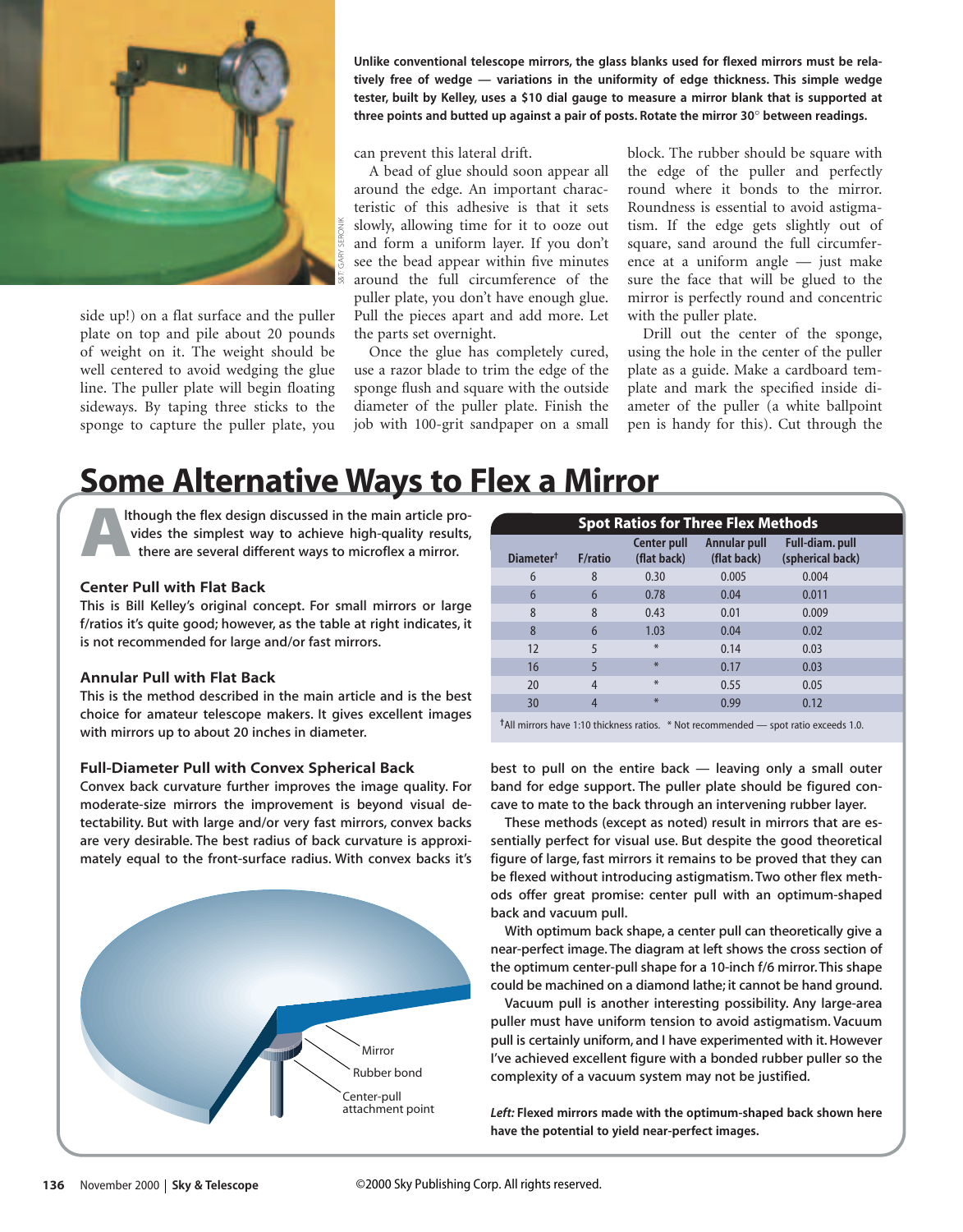sponge on this line, taking care to keep the knife-edge perpendicular to the puller face. Tear off the center sponge as best you can. You needn't remove every bit; just ensure that none of the central area will be in contact with the mirror when they are glued together. Make sure that the area immediately surrounding the central hole is free of rubber so that there is a clean seat for the carriage bolt.

Although the method described above wo rks well, the best way to trim the outer edge and relieve the center area is with a lathe.

#### **Gluing to the Mirror**

This is the stage at which many of us slipped up in our first attempts at making flexed-mirror systems. The mistake was allowing the puller to float off center while the glue set. It is *absolutely essential* to prevent that. Make three precise centering blocks (see the illustrations at the top of the next page) and test them before applying glue to ensure that they hold the puller plate snug and perfectly centered on the back of the mirror.

Apply masking tape to the outer portion of the mirror back. Then trim it to a perfectly centered circle, exactly matching the outside diameter of the puller sponge. Next, apply masking tape to the edge of the puller sponge too. The masking tape will prevent these surfaces from getting contaminated with glue, which will stiffen when set and possibly introduce astigmatism.

At this point insert the carriage bolt in the puller plate and secure it with a nut. (I once assembled a puller and forgot to insert the bolt! This is a mistake you will definitely want to avoid.) The bolt also serves as a convenient handle for holding the puller while you are spreading glue.

I used a clean piece of <sup>1/8</sup>-inch-thick posterboard for my gluing platform. I placed the mirror face down and attached the three centering blocks to the board with double-sided carpet tape. After measuring and testing for centering I added some paper shims to get a snug fit.

Now, as before, spread the glue evenly and make sure some oozes out the edge to ve rify that you have used enough. Lay weights on top and allow the assembly to set for about 24 hours. I used counterweights from my German equatorial mount to apply about 20 pounds of force while the adhesive cured. The holes in the counterweights conveniently clear the puller bolt.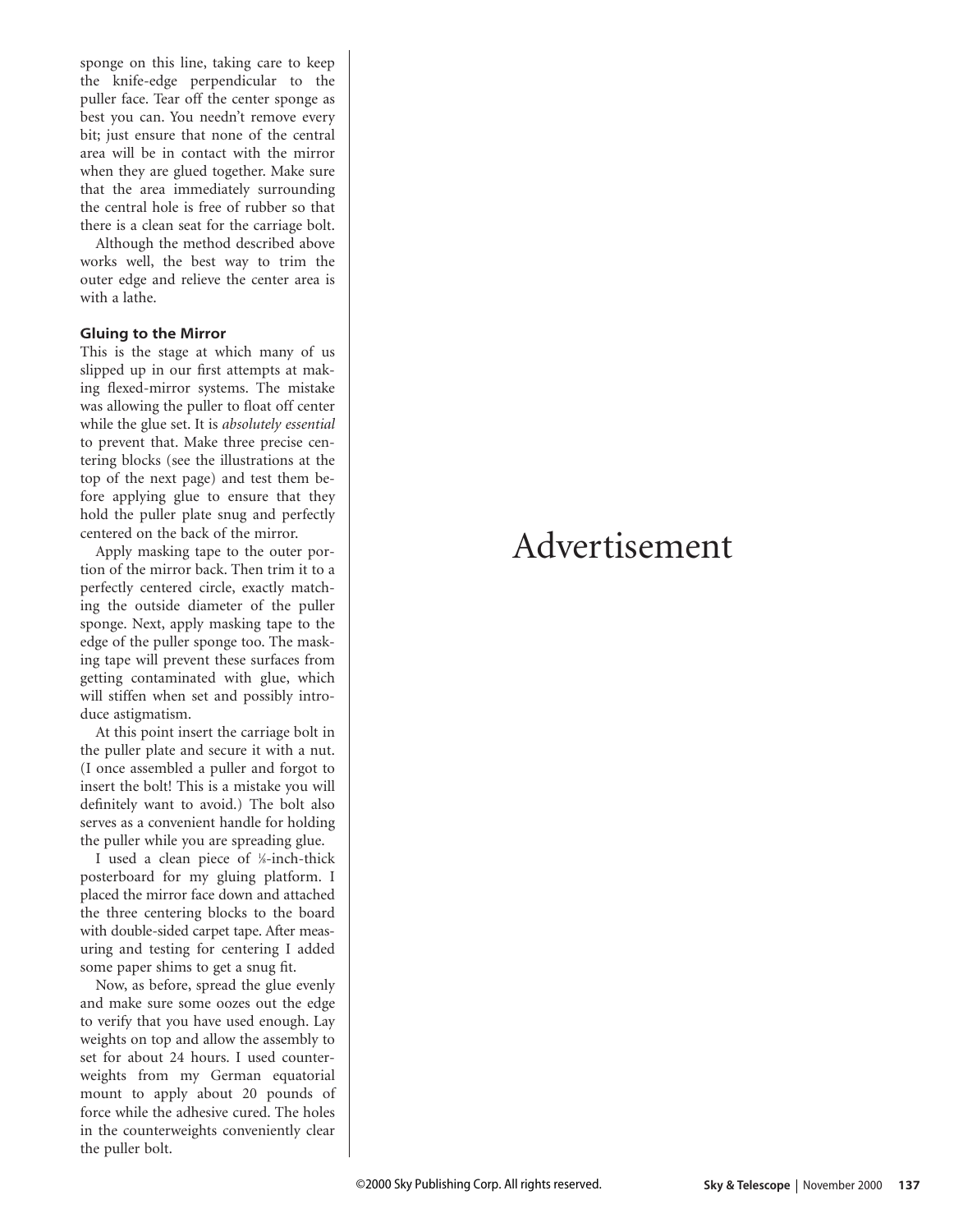

**One of the most critical stages of flex-cell construction is gluing the puller plate to the sponge rubber and then gluing this to the back of the mirror. In the image at left, the three wood blocks and paper shims keep the puller assembly accurately centered on the back of the mirror while the glue sets. After 24 hours have passed** *(right),* **the masking tape can be peeled away, leaving a clean, well-bonded puller assembly.**

After 24 hours remove the masking tape and trim off the excess glue with a sharp blade. Make certain that the mirror back is clean and free of any lumps that might come into contact with the pusher.

It's tempting to consider applying heat to hasten the cure, but this would prevent the slow ooze of the glue that provides uniform distribution. However, a moderate (150° Fahrenheit) post cure for a few



**The flex-mirror cell installed in the author's 8 inch telescope. The large knob at center is the tension adjustment. The collimation screws labeled X and Y tilt the mirror in two planes perpendicular to one another.**

hours is desirable once the glue has set. The heat polymerizes the glue and makes it stronger and more creep-resistant.

Tolerances on centering can be taken from the "pusher uniformity" specification in the *Flex* program. For example, an 8-inch f/6 has a uniformity tolerance of 1.2 percent. This means that this pusher assembly can tolerate a decentering of 0.096 inch. However, that's your entire error budget, and you won't want to squander all of it with decentering. Nonuniformity of puller or pusher rubber, decentering of the mirror on the pusher ring, wedge, voids in the glue, and a host of other potential problems will also eat into this error budget.

All Newtonian telescopes, including those with flexed mirrors, require collimation adjustment. It is most important to ensure that any stresses that might arise from collimation are not transferred to the flexed mirror, where they would show up as astigmatism. The figure on page 134 shows my design, which allows for precise collimation and does not introduce astigmatism. The polycarbonate collimation plate bears against the pusher plate through an intervening layer of sponge rubber. One similar mirror had a plywood collimation plate that warped. Again, use isotropic materials only — plywood must be avoided.

#### **In the Field**

Although *Flex* will tell you how much tension you need to apply, how do you know if you are applying the correct

amount? Bill Kelley views a star through a Ronchi grating (without an eyepiece) and adjusts his scope's tension until he sees straight Ronchi bands. Although quick and easy, this test appears to be limited to about a 1 ⁄4-wave adjustment accuracy. Gary Seronik and I have found that it's easy to achieve greater precision by adjusting tension while star testing checking for matching defocused star images on either side of focus. Adding a temporary cardboard disk to the spider hub (to create a 33 percent obstruction) makes this test even more sensitive.

Once the optimum tension has been found, the spring length can be measured with a micrometer and noted so that you can easily repeat the tension setting in the future.

The tolerance for the tension adjustment is surprisingly broad. For moderate f/ratio mirrors the tension can vary by 15 percent before image degradation (overcorrection or undercorrection) is detectable. The slower the focal ratio, the less critical the tension. Gravity can also cause small changes in puller tension for large mirrors. But if the tension is set when the scope is aimed at 60° altitude, tension will increase by half the mirror weight at the zenith and decrease by the same amount at the horizon. The resulting variations in image quality will be too small to detect visually.

Many people have asked me if I leave my mirror under tension when it's not in use. With my first (12.5-inch) flexed mirror, I reduced tension by half when it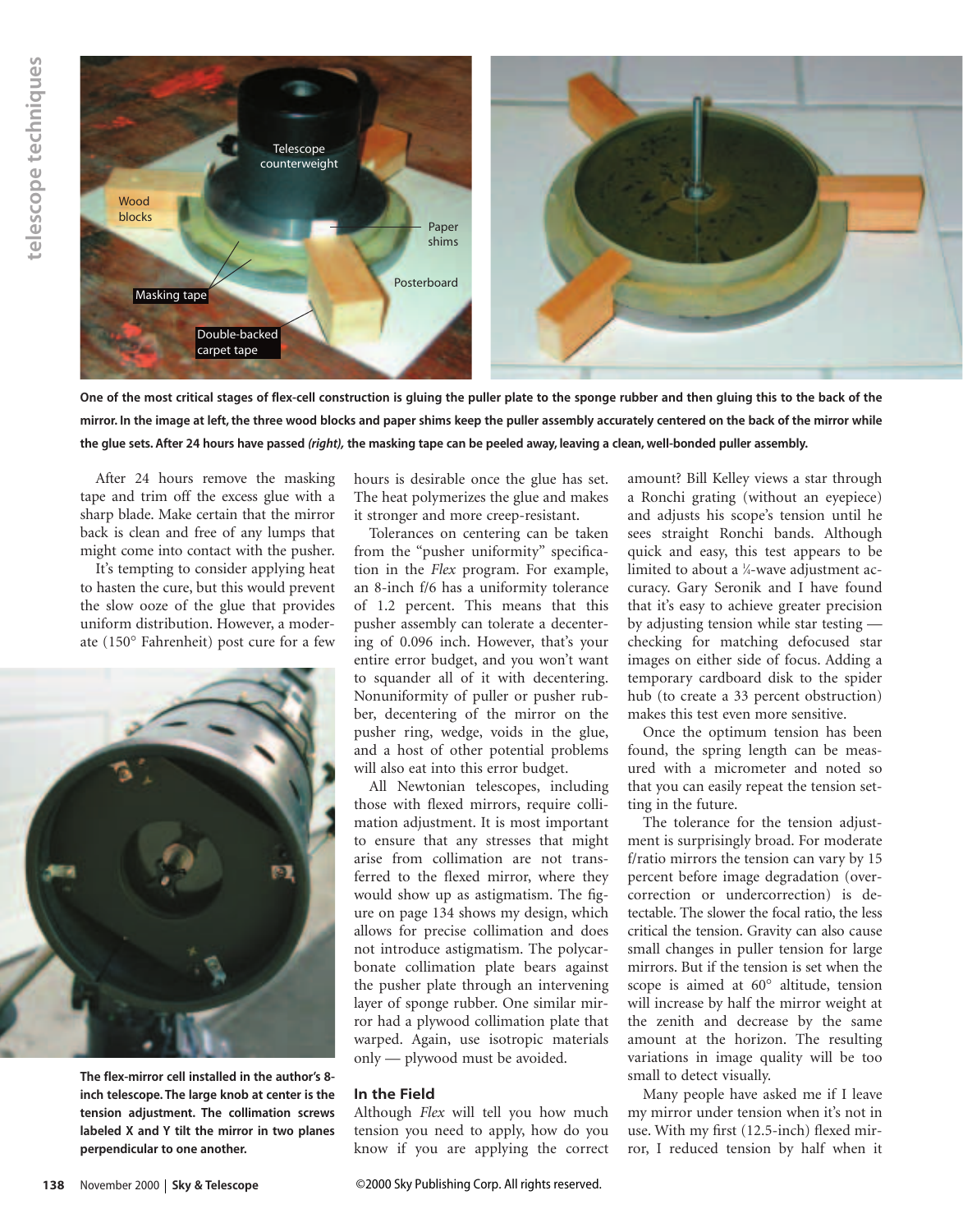was not in use because I was concerned about the long-term strength of the sponge rubber. However, I've left full tension on my 8-inch mirror since completing it in April. Initially, I tested the mirror every few days. During the first couple of weeks the figure tended to creep back from a <sup>1/20</sup>-wave setting to about 1 ⁄4 wave in a couple of days. But as the sponge rubber settled in, the figure began to stabilize. Now I rarely touch the adjustment.

Having good optics greatly heightened my awareness of thermal problems. Indeed, the finest mirror in the world will mostly disappoint if thermal issues are not addressed. Observing regularly with my flexed-mirror 8-inch, I learned to differentiate between exterior seeing problems and internal thermals. (See *S&T:* September, page 125.) With good optics and good seeing I found that at  $500\times$  the Airy disk appears crisply defined despite internal thermals — the thermals simply caused the star images to occasionally flare or double. After many experiments I installed a small fan in the side of the tube blowing right across the front of the mirror to exhaust

holes on the opposite side. When turned on, this fan cleans up the image in seconds.

#### **Final Thoughts**

So what about big mirrors? As mentioned previously, the greatest challenge has been to flex a mirror without introducing astigmatism. This is much more difficult to achieve with large and/or fast mirrors, which require greater amounts of flex than smaller ones. If you experiment with the *Flex* software you will find that large, fast mirrors of excellent figure are theoretically possible — especially if they have spherical back surfaces. However, the largest mirrors flexed to date have been 12½-inch. I think that a pneumatic perimeter cushion offers the best promise of providing the extremely uniform pressure essential for large and/or fast flexed mirrors, but this remains to be demonstrated.

In addition to yielding moderate-size Newtonian optics of remarkable quality, microflexed mirrors offer exciting possibilities for advances in compound telescopes. You can make a wide range of aspheric reflectors by selecting puller



**As the tension of the flex cell is adjusted toward optimum, the focus position changes slightly, but the image grows increasingly sharp. Some tweaking may be needed for a few weeks until the flex cell becomes "broken in."**

tension, puller dimensions, and back curvature. When combined with other optical elements, these aspheric reflectors could enhance Maksutovs, Cassegrains, and other compound systems, including Newtonians with field correctors or focal reducers. I am currently assisting a friend in designing a hyperbolic astrograph with a flexed mirror. Perhaps even entirely new types of telescopes will be made possible once the talents of other ATMs are unleashed.